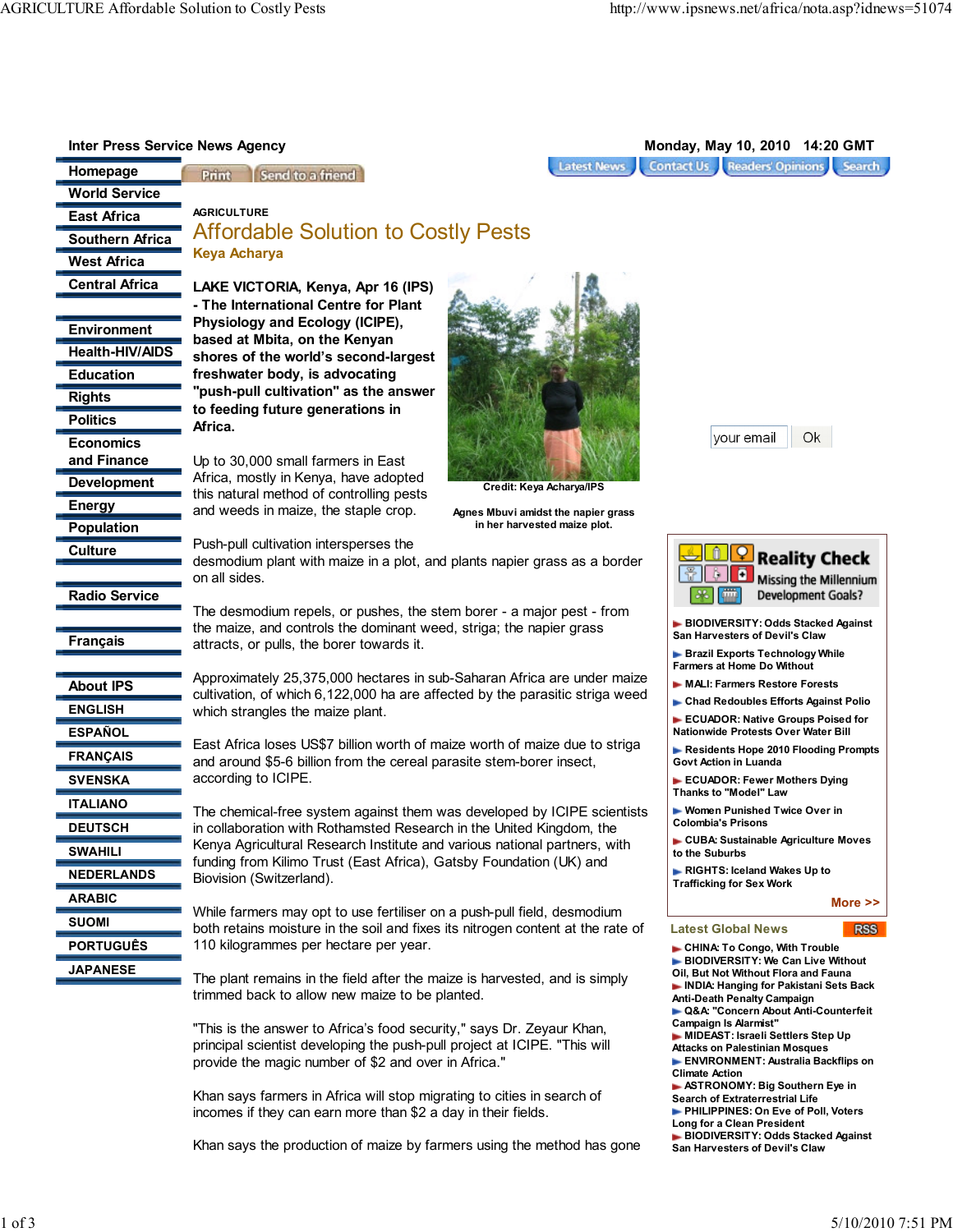up from less than one tonne per hectare previously to 3.5 tonnes per ha, an increase that ensures year-long food for smallholder family.

Both desmodium and napier are fodder grasses that also help cattle and milk production, besides giving extra income through the sale of its seeds.

At Ebukanga village near Mbita, 45 year old Agnes Mbuvi says her production of maize on her 50 by 40 metre plot has gone up from half a bag (45 kilos) to a remarkable 6 bags (540 kilos) of maize per harvest.

"I have enough milk throughout the year, enough food, the soil is easy. I am happy," she says.

Mbuvi, a widow, also adds that the extra income from the sale of surplus maize and milk has helped her educate her children.

Not far away, 50 year-old Elfas Ameyo, a part-time plumber, says his even smaller "push-pull" plot now gives him 2 bags (180 kg) of maize, instead of the one 'debe' (16 kg tin) he would get previously.

"School education helps in changing the minds of people," he says, explaining why his neighbor has not yet adopted the system in spite of seeing Ameyo's huge increase in yield.

"We don't need much money, we need appropriate technology," says Khan, who is critical of multinational seed and fertiliser agencies and international donors supporting the giving of seed and chemical fertilizers to farmers in Africa.

ICIPE is now testing the efficacy of the push-pull method in rice cultivation, and against the cotton bollworm, both features that bode good news for millions of Asia's small farmers.

In the context of climate change, ICIPE is encouraging farmers to plant cotton as a second crop in addition to a food crop.

The roots of the cotton plant also produce chemical flavinoids and isoflavinoids, similar to the desmodium root, that help kill the striga weed.

The napier grass however, has developed a disease, called 'napier stunt' that harms its growth and slowly kills the plant. Research is now on at ICIPE with an indigenous species of napier that is resistant to stunt.

"Ten years ago, this disease was not found in napier," says Khan. "We now find it is a phytoplasm bacterium, passed on through an insect, the leaf-hopper, to the napier grass, and came from grass. This is the danger for the future," says Khan.

Meanwhile, however, the push-pull system of agriculture also offers a system of mitigation to climate change by its moisture-retention and ability to survive droughts.

(END/2010)

Send your comments to the editor

Related IPS Articles

- **CLIMATE CHANGE: New Thinking to Tackle Old Problems**
- **AFRICA: Link Between Crop Failure and Climate Change Often Missed**
- Agnes Mbuvi. Credit: Keya Acharya/IPS

ECUADOR: Saving the Condor - A Mission Possible

More >>

## Related Web Sites International Centre of Insect

Physiology and Ecology **African maize stem borer** 

**EXAMBIA: Conservation Agriculture Gaining Ground**